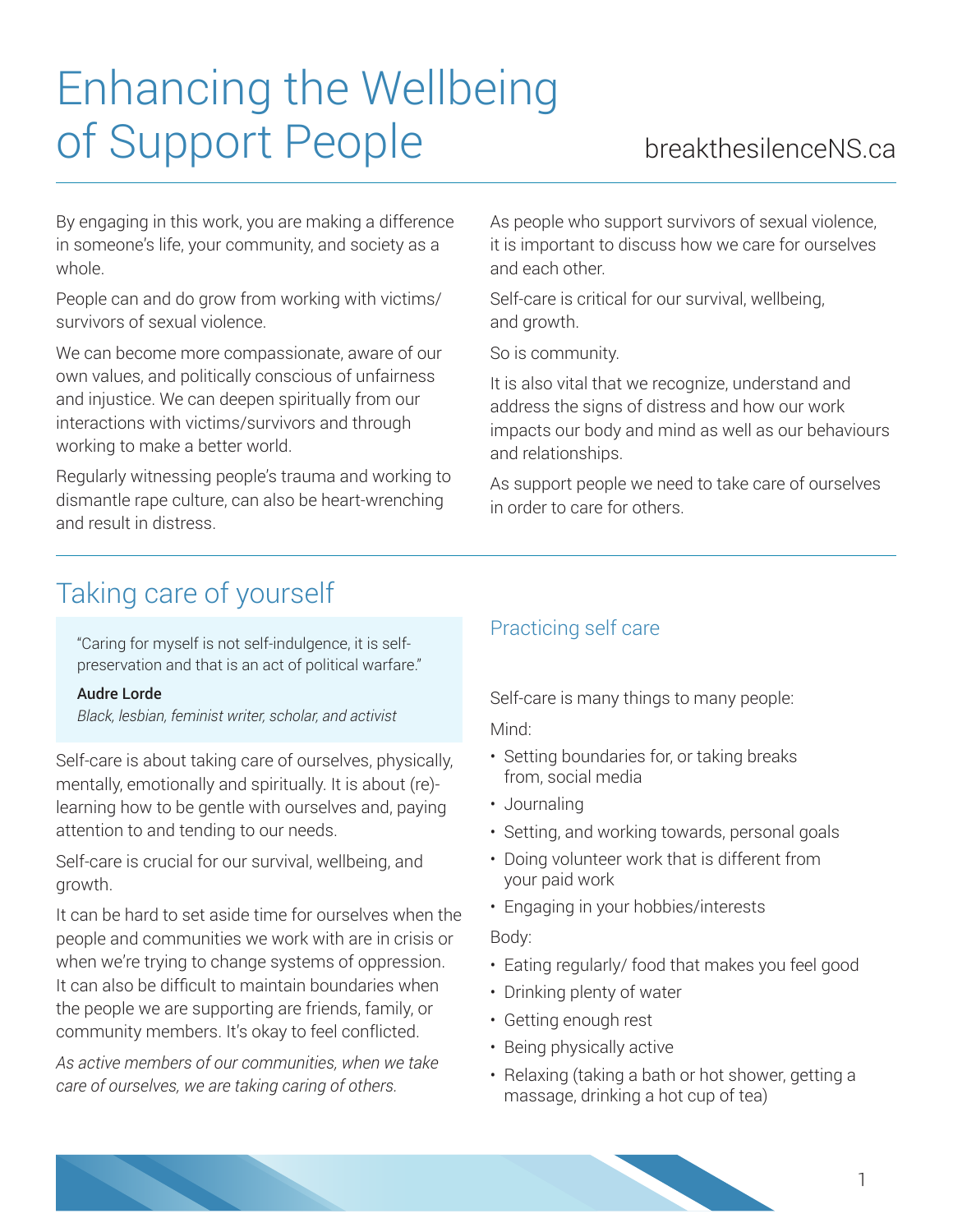#### Spirit:

- Practicing spirituality/faith
- Making time for self-reflection
- Meditating
- Connecting with nature
- Mi'kmaq, and other Indigenous people, can utilize traditional cultural and spiritual practices. Download the **Indigenous Perspectives** handout for a more in depth discussion of Mi'kmaw and Indigenous ways of maintaining mental, physical, and spiritual wellbeing.

#### Emotions:

- Taking time to process your emotions
- Expressing gratitude (for friends, family and coworkers etc.)
- Practicing mindfulness
- Asking for help at work and in your personal life
- Expressing yourself creatively

#### Relationships:

- Connecting with friends
- Embracing fun
- Laughing

#### Work:

- Noticing the joys and achievements of the work
- Connecting with allies at work

# Creating a circle of care

Creating a circle of care is listening to the needs of, and caring for, each other. It shifts the responsibility of care from the individual and centres the importance of caring for each other in community.

It means checking in with each other, asking what people need and respecting their answers, and creating spaces where we can heal collectively.

Some people are born into communities, with longstanding traditions, cultural practices and ceremonies. Download the **Indigenous Perspectives** handout for examples.

Many people find community and support through their place of worship.

- Delegating at work and in your volunteer roles
- Setting, and sticking to, limits when it comes to paid and volunteer work

(Many of these suggestions are from When Compassion Hurts by the Best Start Resource Centre and Green Cross Academy of Traumatology's Standards of Self Care Guidelines)

"Self-care is about creating and maintaining practices that help you sustain your energy and spirit in whatever life path you choose. It also makes you a better friend, community member, lover, partner and caregiver. When you give to others but neglect yourself, feelings of resentment can arise because you sacrifice your own needs."

#### Farrah Khan

*Caring For Yourself is a Radical Act, Artreach.org*

### Let go of judgement and be gentle

As support people, professional helpers and activists, many of us set high bars for ourselves and others. It is important to be gentle with yourself, and others, when it comes to practicing self-care.

See the end of this handout for customizable self-care and emergency self-care worksheets.

Some groups - such as people with disabilities, LGBTQIA2S+ people, people of colour, victims/ survivors of sexual violence - find or create community. These communities, too, have rich histories, elders/forebearers, knowledge, and resources that may aid in your wellbeing.

Community can show up for you when you have trouble showing up, or can't show up, for yourself. Community can provide you with the needed encouragement and accountability to realize your self-care goals.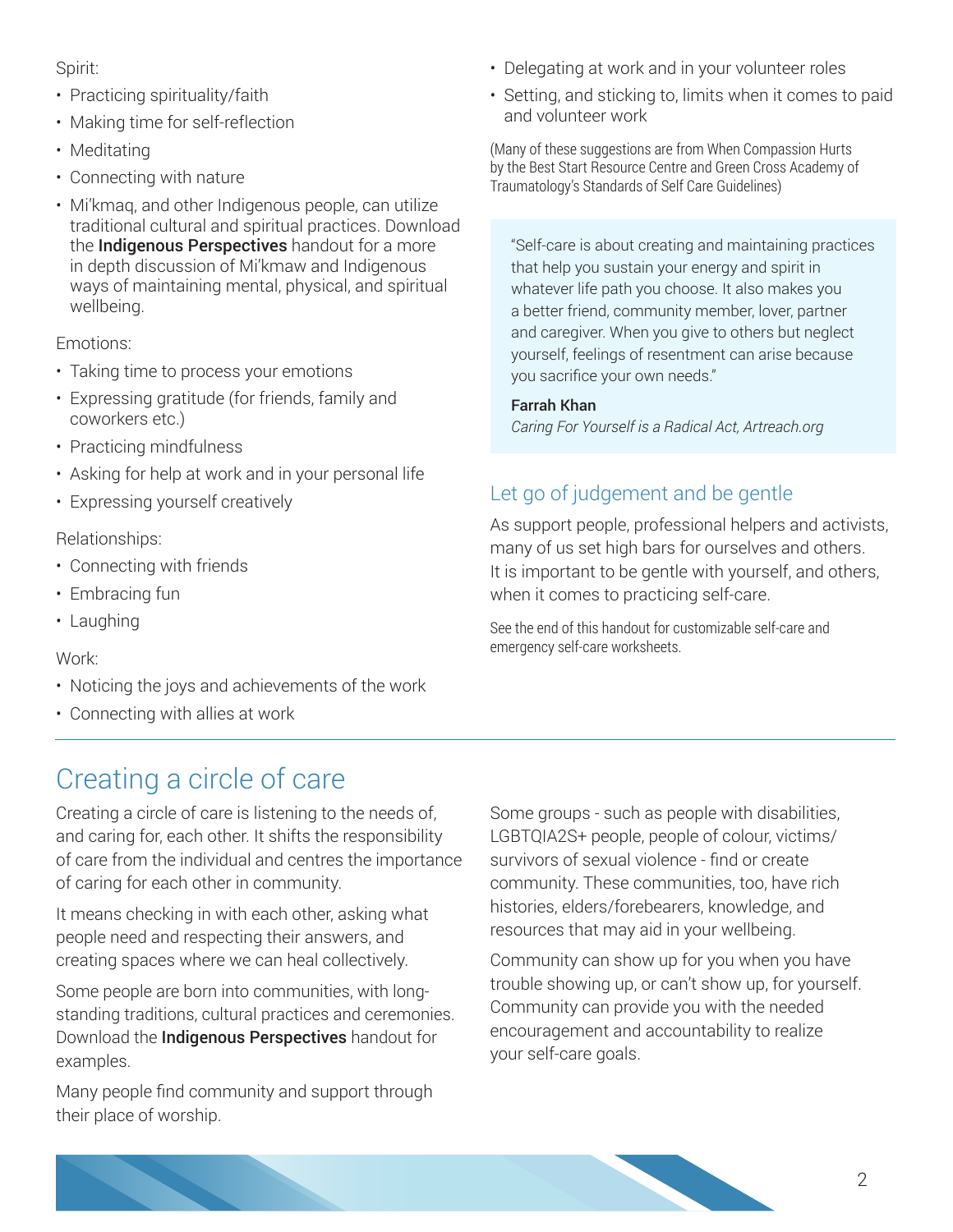"I am fighting for an interdependence that embraces need and tells the truth: no one does it on their own and the myth of independence is just that, a myth."

#### Mia Mingus

*Writer, educator, and organizer working for disability justice and transformative justice responses to child sexual abuse | leavingevidence.wordpress.com*

Some examples of creating a circle of care include:

- Cooking a meal together or preparing and delivering a meal to a friend.
- Offering rides to and from work, meetings, and events.
- Driving someone to and from the grocery store.
- Helping with child-care.
- Accompanying a friend to the doctor, especially if they have had negative experiences with the health care system.
- Helping a friend or community member with a task that makes them feel anxious.

When caring for each other, it is also important to maintain our own boundaries.

Note: Many of these things are necessary accommodations for people living with disabilities. This includes disabilities that you may not know about and/or that are are invisible, including chronic illness and pain; depression, anxiety and other challenges with mental health; neurodiverse people; and people with environmental illnesses.

People with disabilities, and disability justice activists, have led, and continue to lead, the way in terms of self and community care (circles of care).

### Collective action as care

Taking collective action can be essential to some people's self and community care.

Engaging in community healing, advocacy, and/or social justice activism can also allow support people to act on their deeply held values as well as counter feelings of frustration, anger, powerlessness, and vicarious trauma.

Collective action and social movement building offer learning, growth and meaning-making that can build resilience, hope and belonging.

# Signs of distress in support people

How we are impacted by supporting others can depend on a variety of factors including: individual character traits, personal history, current circumstances, and our experiences with systemic oppression. It can also depend on the environment in which we work as well as larger community, political and/or economic contexts.

People experience stress and trauma in different ways, in our bodies and minds, and in our behaviours and relationships. We may show just one or two signs, or many signs at once.

"Recognizing that it is a part of the work to be affected is the most important coping skill that you can give to yourself. It's okay to feel outraged, horrified, shocked, saddened, exhausted or vulnerable."

#### Farrah Khan

*Caring For Yourself is a Radical Act, Artreach.org*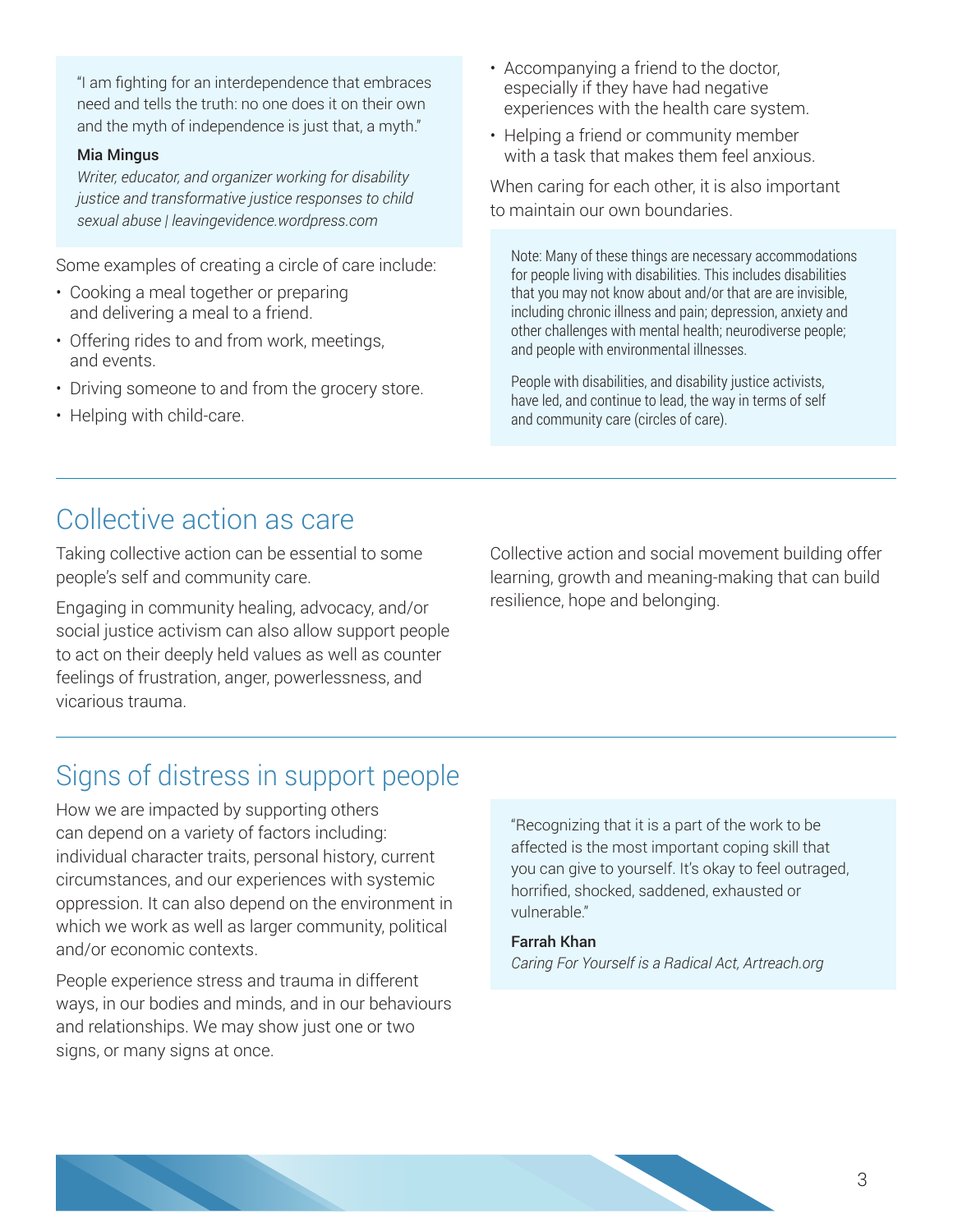### Body and mind signs

- Chronic exhaustion and physical ailments
- Feelings of fear, anger or rage
- Feeling numb
- Feeling powerless
- Feeling hopeless and helpless
- Feeling that you can never do enough
- Difficulty managing emotions
- Cynicism
- Loss of meaning/value in life
- Sensitivity to violence
- Feeling irritable or moody
- Guilt (especially re: experiencing pleasure or success)
- Not feeling okay about yourself
- Sense of persecution
- Unable to focus
- Difficulty problem solving
- Inability to embrace complexity, viewing things as starkly "us" and "them" or right and wrong, etc.
- Hyperarousal (startling easily, difficulty sleeping, nightmares)
- Hypervigilance
- Dissociation
- Decrease in pleasurable activities

### Behaviour and relationship signs

- Withdrawing socially
- Avoiding strong emotions
- Relationship problems (feeling disconnected, sexual difficulties, increased conflict)
- Unclear work/home boundaries
- Repeated unwanted thoughts or images of the sexual violence/trauma
- Inability to listen and/or empathize
- Impulsivity
- Increased dependencies or addictions
- Obsessive behavior
- Accident prone
- Redirecting distressful conversations
- Trying to control the lives of others
- Reduced creativity
- Taking on too much responsibility
- Absence from work
- Having the same trauma responses and/or triggers as the victim/survivor

Many of these signs are from *When Compassion Hurts* by the Best Start Resource Centre and Green Cross Academy of Traumatology's Standards of Self Care Guidelines.

These symptoms may be the result of:

- Long-term, cumulative stress that feels inescapable.
- Working within institutions and systems that make it difficult for victims/survivors to get the support they need and prevent support people and advocates from doing what they think is right.
- Listening empathetically to stories of trauma, suffering, and violence.

### Systemic causes of distress

Professional helpers can feel anguish that their workplaces have insufficient resources and staffing levels or inadequate policies that are barriers for the people they serve.

They may also recognize that the systems, institutions, and groups that respond to victims/ survivors of sexual violence reproduce forms of oppression.

These feelings and realizations can conflict with deeply held morals and cause or heighten feelings of powerlessness or hopelessness.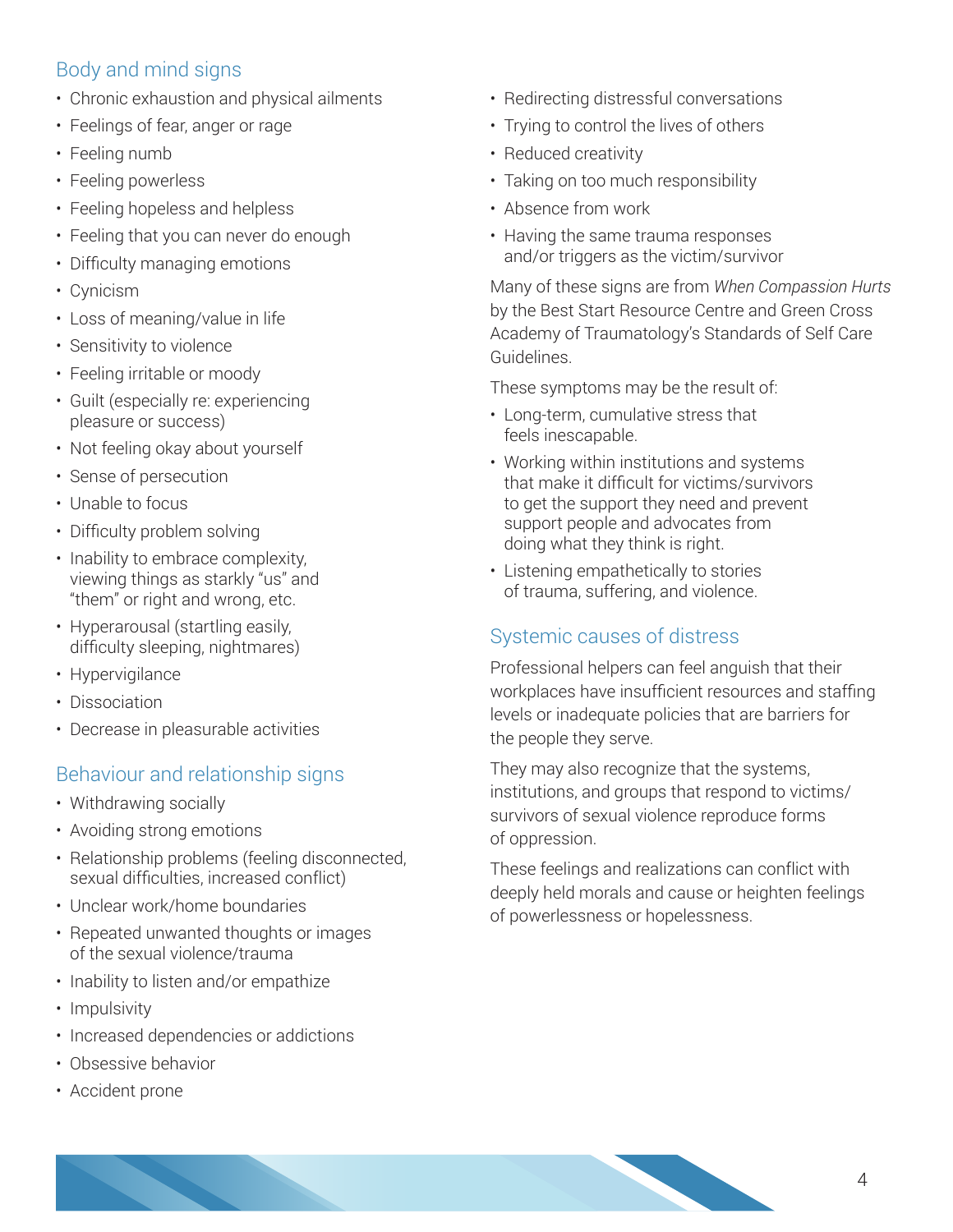# Organizational strategies to foster mental and physical wellbeing

Think about current care practices that your workplace builds into daily or weekly routines. What has worked? What has been challenging? Where are the opportunities to shift and change?

Here are additional ways in which organizations can foster the emotional and physical wellbeing of employees and volunteers.

- Provide staff and volunteers with the resources they need to do their jobs
- Ensure that staff and volunteers are/feel adequately supported (this can include effective supervision, team meetings, access to professional development)
- Train supervisors/managers in how to address employee/volunteer distress
- Facilitate conversations and/or trainings regarding workplace stress, trauma, and self-care
- Foster positive relationships in the workplace
- Incorporate humour and fun
- Practice open and clear communication
- Allow workers to say "no"
- Provide paid mental health days
- Offer free health and wellbeing activities at the workplace such as yoga, meditation or walking groups
- Be alert to signs of heightened stress or workplace related trauma in employees; don't wait for people to come forward
- Connect staff and volunteers with role models and/or mentors
- Give staff access to mental health supports (for example, through a workplace health plan)
- Debrief stressful events automatically as a team
- Ensure that people's workloads and volunteer responsibilities are varied and balanced

Many of these strategies are from *When Compassion Hurts* by the Best Start Resource Centre and Green Cross Academy of Traumatology's Standards of Self Care Guidelines

# Additional self-care tools

"Self-care is about self determination, you define how you will take care of yourself and what your needs are. Using a harm reduction approach means that we look at the ways we cope not from a bad or good lens. It is recognizing that how we deal with trauma might not always be nourishing for us; we might be able to cope in safer ways. Harm reduction is trying to think of ways we can be in control of our choices and make the best decisions we can in every situation. It is about honouring the ways we survive under systems we did not create."

#### Farrah Khan

*Caring For Yourself is a Radical Act, Artreach.org*

### Identifying your self-care needs

Take a moment to consider what you value and need in your everyday life (daily self-care needs) versus what you value and need in the event of a crisis (emergency self-care needs). Self-care goes far beyond your basic physical needs: remember your mind, emotions, body, and spirit.

Community can provide encouragement and accountability to realize self-care goals.

### Building a self-care plan

Self-care is made up of the practices we deliberately engage in on a regular basis to maintain and enhance our health and wellbeing.

Your self-care plan can be as simple or complex as you need it to be. You may choose to keep a detailed plan at home and carry a simplified version in your wallet, in your purse, or on your phone.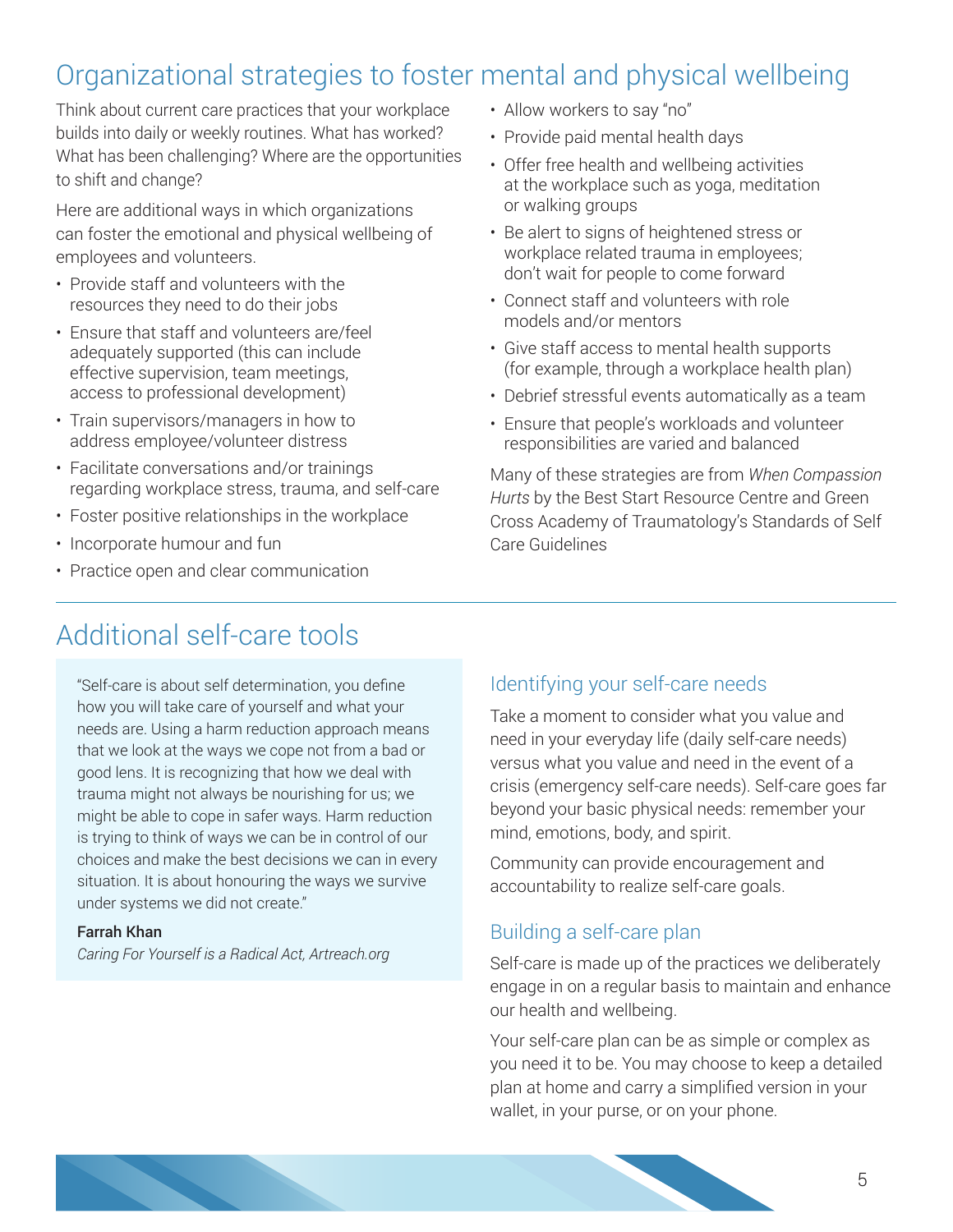### Emergency self-care

It can also be helpful to have strategies to ensure that you practice self-care in times of heightened stress. If you develop a plan in advance, it will be there when you need it.

### Questions to ask when you're not OK

(These questions and solutions are based on the blog post Everything Is Awful and I'm Not Okay: questions to ask before giving up, Eponis Sinope blog)

#### Am I hydrated?

If not, have a glass of water.

Have I eaten in the past three hours? If not, get some food.

#### Have you bathed recently?

If not, take a shower, bath, or wash your face whenever you have the opportunity.

#### Have you stretched or moved your body recently?

If not, do some stretches and/or wiggle different parts of your body.

Have you left your office recently? If not, go out and/or grab something to eat.

Have you been on your computer or phone all day? If so, take a break from the screen. Look out a window if possible.

#### Do you feel ineffective?

Complete a small task and check it off your To Do list.

#### Have you said something nice to someone recently?

If not, try it, whether in person or online. It should be genuine, so don't force it.

#### If nighttime: are you sleepy but resisting going to sleep?

Turn off or put away your electronics, put on something comfortable, make yourself cozy in bed, and close your eyes for fifteen minutes. If that doesn't work, you can get up, no pressure.

Have you over-exerted yourself lately physically, emotionally, socially, or intellectually? The effects of overexertion can linger for days. Give yourself a break in that area.

Do you usually see a therapist or a support group that helps? Have you seen them/gone lately? Same goes for other health and mental health care professionals.

If not, think about booking an appointment and/or going.

#### Have you reached out to friends or family outside of work recently?

On the phone or in person, talking to and/or hanging out with someone who cares for you can feel good.

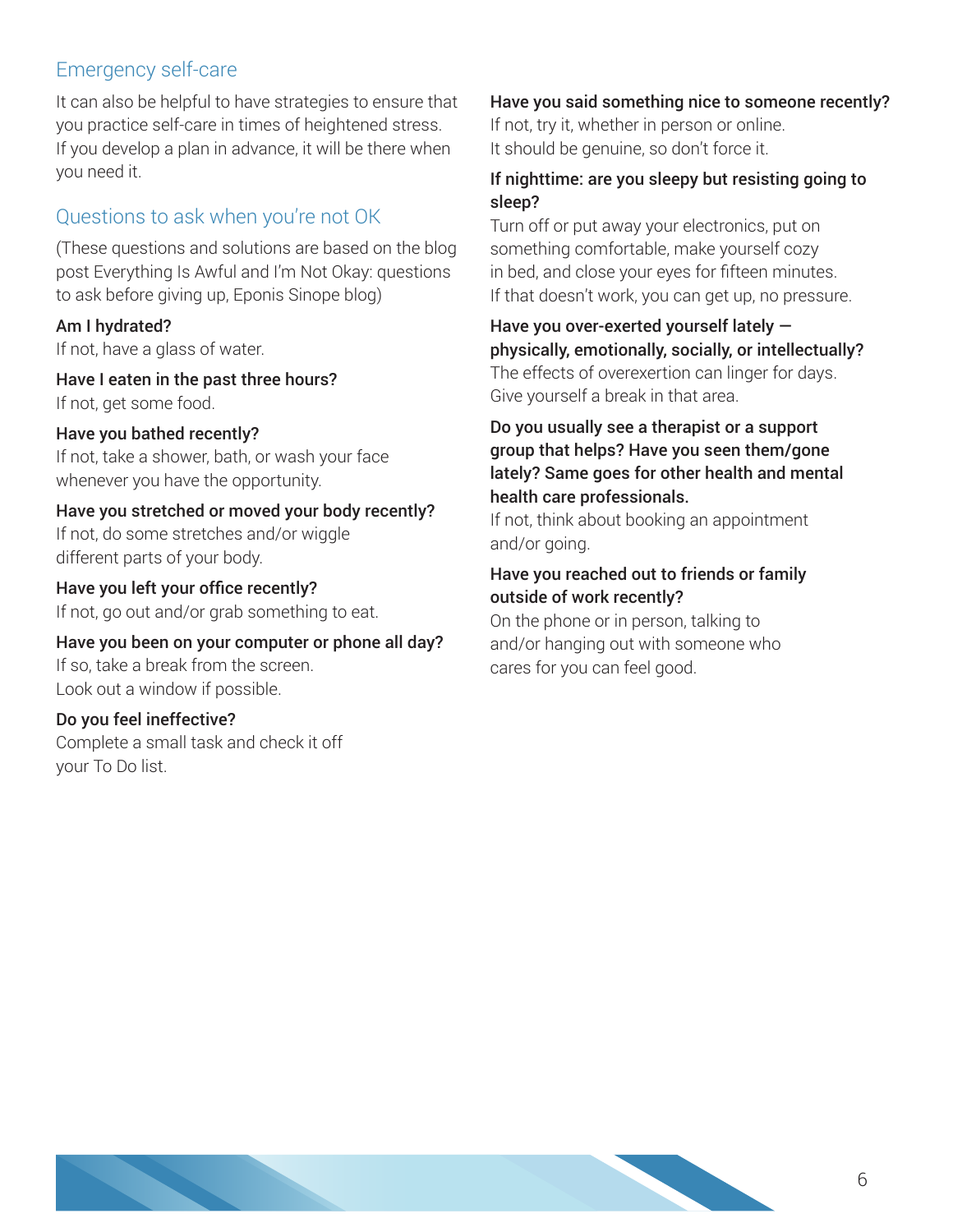# Your self-care plan

Once you've determined your personal needs and strategy, write it down. Your self-care plan can be as simple or complex as you need it to be. You may choose to keep a detailed plan at home and carry a simplified version in your wallet, in your purse, or on your phone. Here is a template you can use:



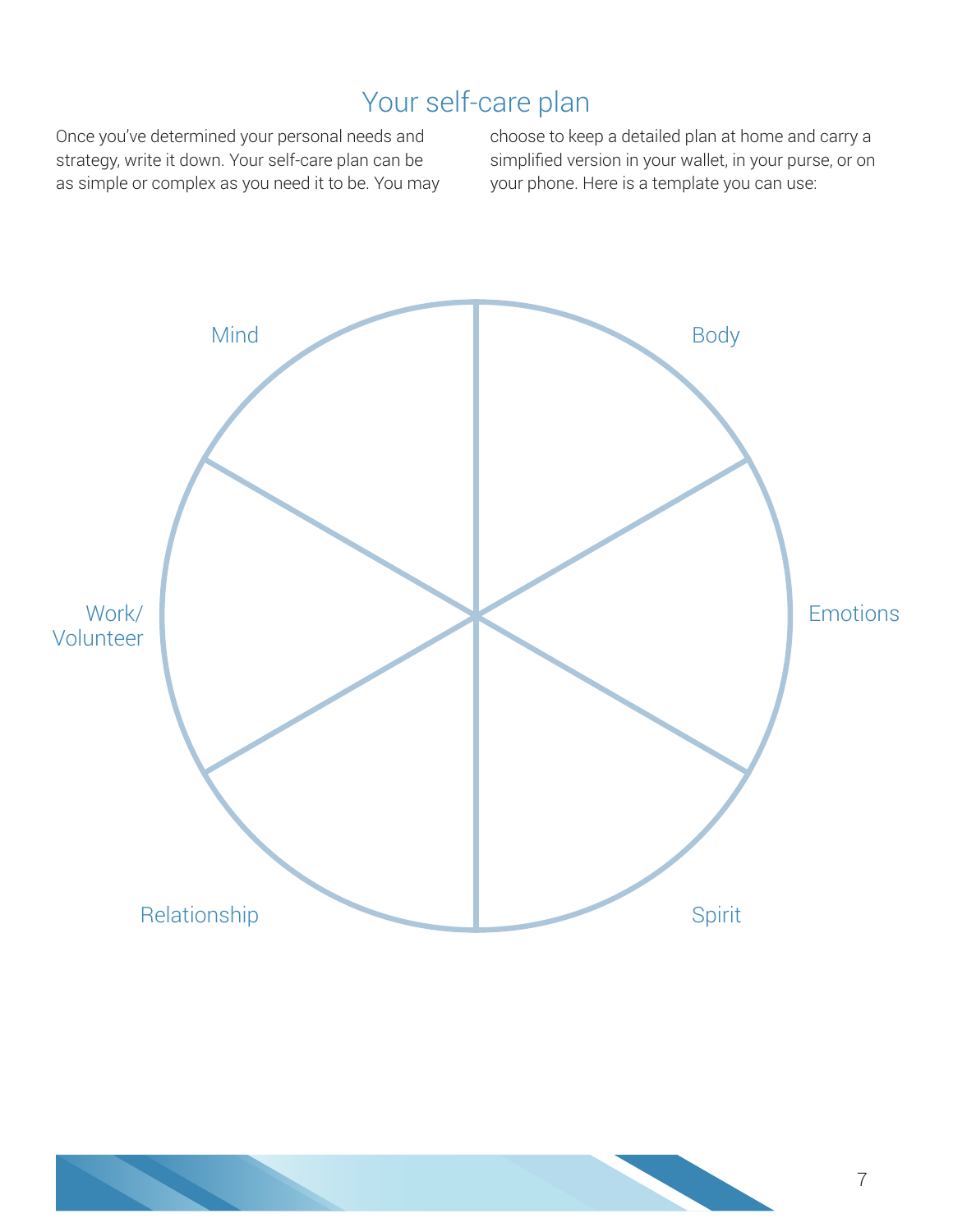| Area of self-care plus examples                                                                                                                                                                                            |                                                                                                                                                                                                                                                      |  |
|----------------------------------------------------------------------------------------------------------------------------------------------------------------------------------------------------------------------------|------------------------------------------------------------------------------------------------------------------------------------------------------------------------------------------------------------------------------------------------------|--|
| Mind:<br>· Setting boundaries for, or taking breaks from,<br>social media<br>· Journaling<br>• Setting, and working towards, personal goals<br>. Engaging in volunteer work that is different<br>from your paid work       | Emotions:<br>• Taking time to process your emotions<br>• Expressing yourself creatively<br>· Expressing gratitude (for friends, family<br>and coworkers, etc.)<br>• Practicing mindfulness<br>. Asking for help at work and in your<br>personal life |  |
| Body:<br>• Eating regularly/ food that makes<br>you feel good<br>• Drinking plenty of water<br>• Getting enough rest<br>• Physical activity<br>• Relaxing (taking a bath, getting a<br>massage, drinking a hot cup of tea) | Relationships:<br>• Connecting with friends<br>• Having fun and laughing<br>• Having hobbies/interests                                                                                                                                               |  |
| Spirit:<br>• Practicing spirituality/faith<br>• Making time for self-reflection<br>• Meditating<br>• Connecting with nature<br>• Traditional cultural and spiritual practices                                              | Work:<br>• Noticing the joys and achievements<br>of the work<br>• Having allies at work<br>• Delegating at work and in your volunteer roles<br>• Setting, and sticking to, limits when it comes to<br>paid and volunteer work                        |  |

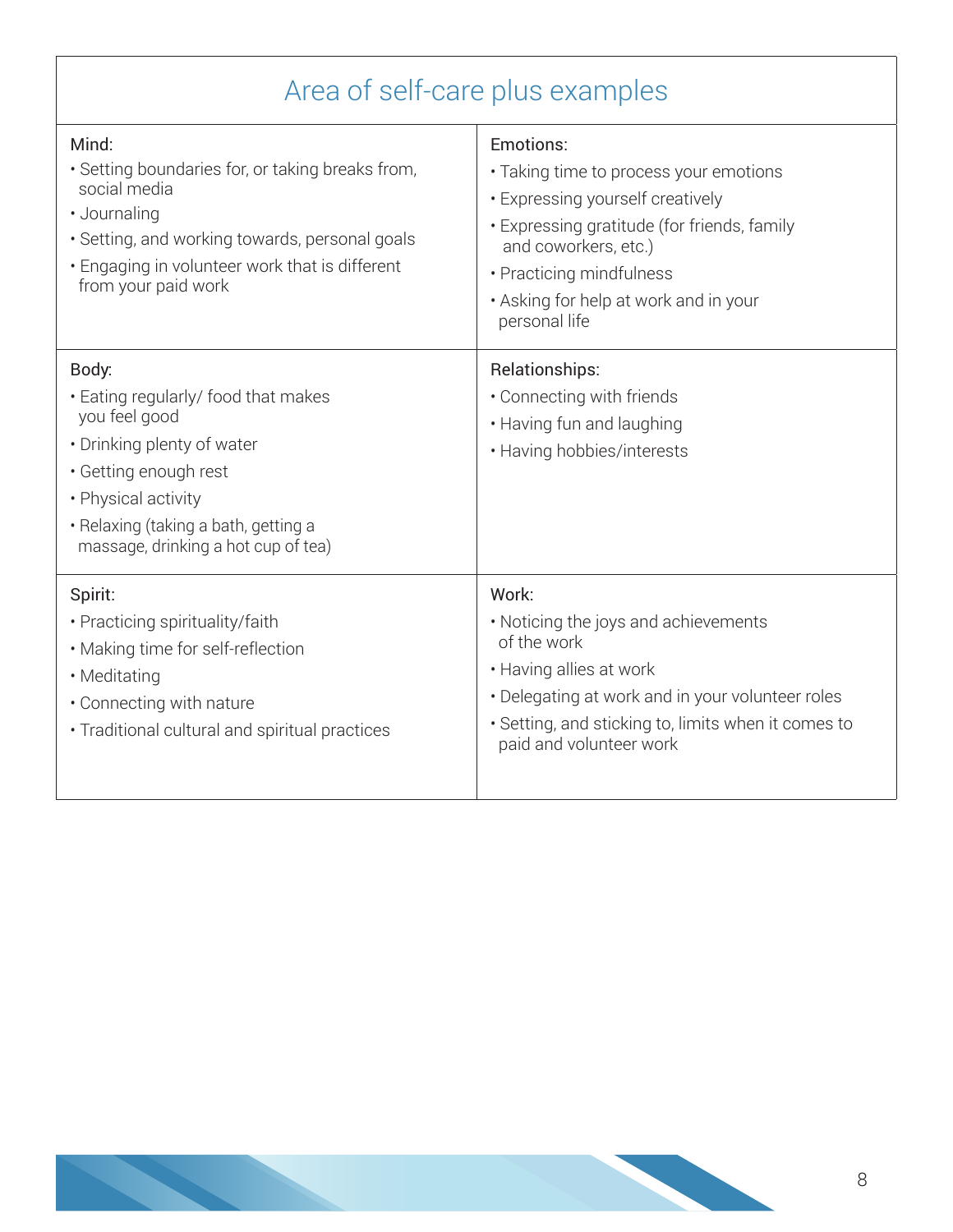# Identifying Your Self-Care Needs Emergency Self-Care

It can be helpful to have strategies to ensure that you practice self-care, especially in times of heightened stress.

If you take time to develop a plan in advance, it will be there when you need it.

 $\frac{1}{\sqrt{2}}$ 

# Emergency Self-Care Plan

<u>\_\_\_\_\_\_\_\_\_\_\_\_\_\_\_\_</u>

| List 3 people you can talk to,<br>and include their phone number.<br>This can include a support line. | List 3 activities that you find<br>calming/grounding. | List 3 affirmation that you find comforting. |
|-------------------------------------------------------------------------------------------------------|-------------------------------------------------------|----------------------------------------------|
| $1.$                                                                                                  | $\mathbb{1}.$                                         | $1.$                                         |
|                                                                                                       |                                                       |                                              |
| 2.                                                                                                    | 2.                                                    | 2.                                           |
|                                                                                                       |                                                       |                                              |
|                                                                                                       |                                                       |                                              |
| 3.                                                                                                    | 3.                                                    | 3.                                           |
|                                                                                                       |                                                       |                                              |